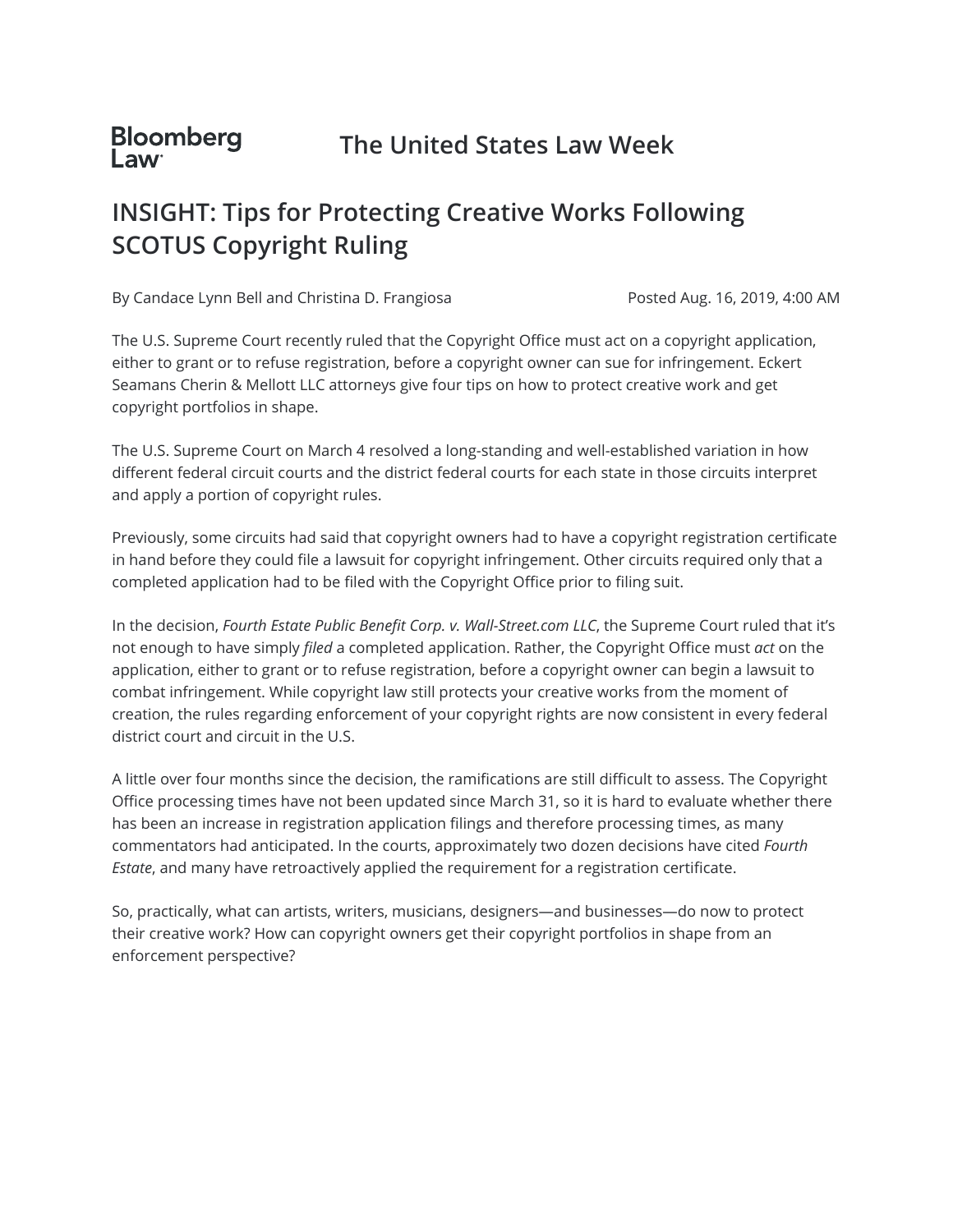## **Be Prepared to Act Quickly**

There is still no data on whether the Copyright Office is experiencing a greatly increased number of copyright applications or what change, if any, has occurred in application processing times. To take control of what you can in the process, be prepared to use the online application process, if possible, to speed the review of the application, but note some works cannot be submitted online. Also, be prepared to seek expedited processing, which you should pursue when infringement has already happened and the clock is ticking on your statute of limitations period.

## **File Preemptively**

It's better to le applications for registration of new works within three months after the rst publication, especially in light of the uncertainty in processing times. If it has been more than three months since the rst publication, consider ling an application for registration now, before you may need it to defend your rights against an unauthorized use.

On the U.S. Copyright Office website, you can nd useful fact sheets and circulars about copyrights. Consider consulting an intellectual property attorney, who can advise you on how best to protect your creative work.

## **Budget More for Copyright Protection**

Utilizing preemptive ling for copyright registration may increase costs, especially for small businesses or independent artists who may not have routinely budgeted for protecting their works. Expedited processing fees, which may be needed if processing times do increase and/or if there is a concern about the timeliness of commencing a litigation, are higher than routine processing fees, so additional costs may also be incurred if expedited processing is needed.

#### **Have Your Paperwork in Order**

Keep your copyright portfolio well organized and up to date. Include the date on which you rst published your works and where they were published. Keep extra copies of any physical works (such as books) and high-quality photographs of any three-dimensional works so that you have supporting evidence to submit with your application. And make sure you can nd speci c items quickly when and if you need them.

While the effect of the Supreme Court's recent decision on the processing time for the copyright registration process is still uncertain, there *is* certainty on the need for a registration certi cate in order to defend and enforce your rights in litigation. Acting quickly, being proactive in ling and maintaining records, taking advantage of options to speed along the process, and planning ahead for additional budget expenditures can help you be in the strongest position to preserve, protect, and defend your rights in your creative work. Your creative work is worth it.

*This column does not necessarily reflect the opinion of The Bureau of National Affairs, Inc. or its owners.*